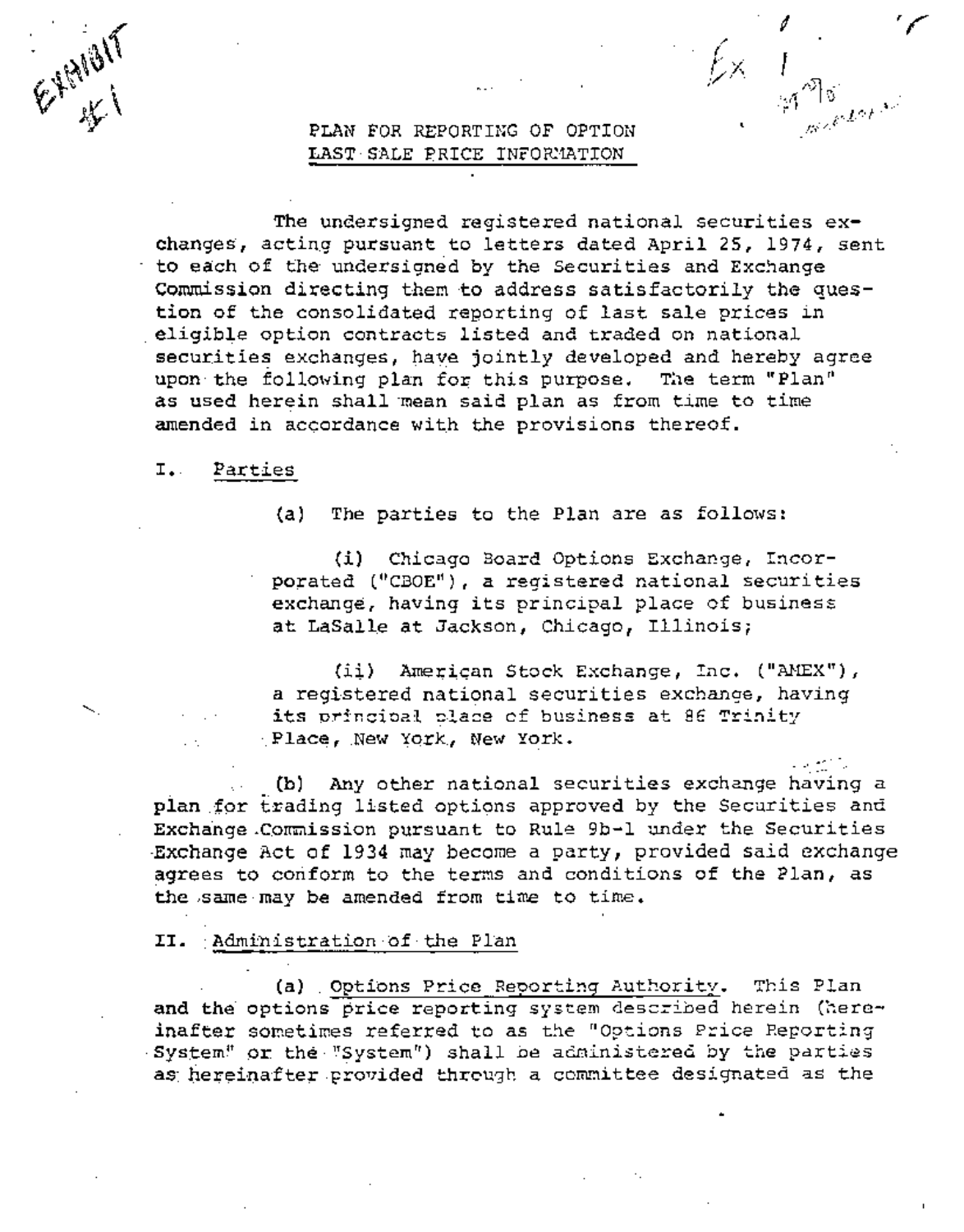Options Price Reporting Authority ("OPRA"), and all action taken by the parties or their agents for purposes of implementing and administering the Plan shall be on behalf of all the parties in the name of OPRA. All references herein to OPRA shall mean the parties acting pursuant to the Plan.

(b) Action taken by OPRA. OPRA shall make all policy decisions under the Plan, including but not limited to the following:

Service Products

(1) setting standards governing the method and format for reporting options last sale data by the parties, the Processor and vendors;

(2) prescribing the forms and contracts to be entered into with vendors and subscribers;

(3) setting standards to be applied in determining the qualification of subscribers;

(4) determining the level of fees to be charged to subscribers; and

(5) determining policy questions relating to budgetary or financial matters.

Action of OPRA taken under the Plan shall be authorized by the affirmative vote of parties representing not less than 66-2/3% of the total voting authority in accordance with Section II(c), except that no party shall be committed to make an expenditure of the nature described in Section V(b) hereof, without the express approval of that party. Action so authorized shall be binding upon all of the parties, without prejudice to the rights of any party to present contrary views to any regulatory body or in any other appropriate forum. OPRA may delegate all or part of the administrative functions under the Plan, but not the policy making authority, to one or more of the parties or to other persons, and any person to which administrative functions are so delegated shall perform the same as agent for the parties, in the name of OPRA.

 $\langle c \rangle$ Voting Authority. Each party shall appoint one voting representative and one alternate voting representative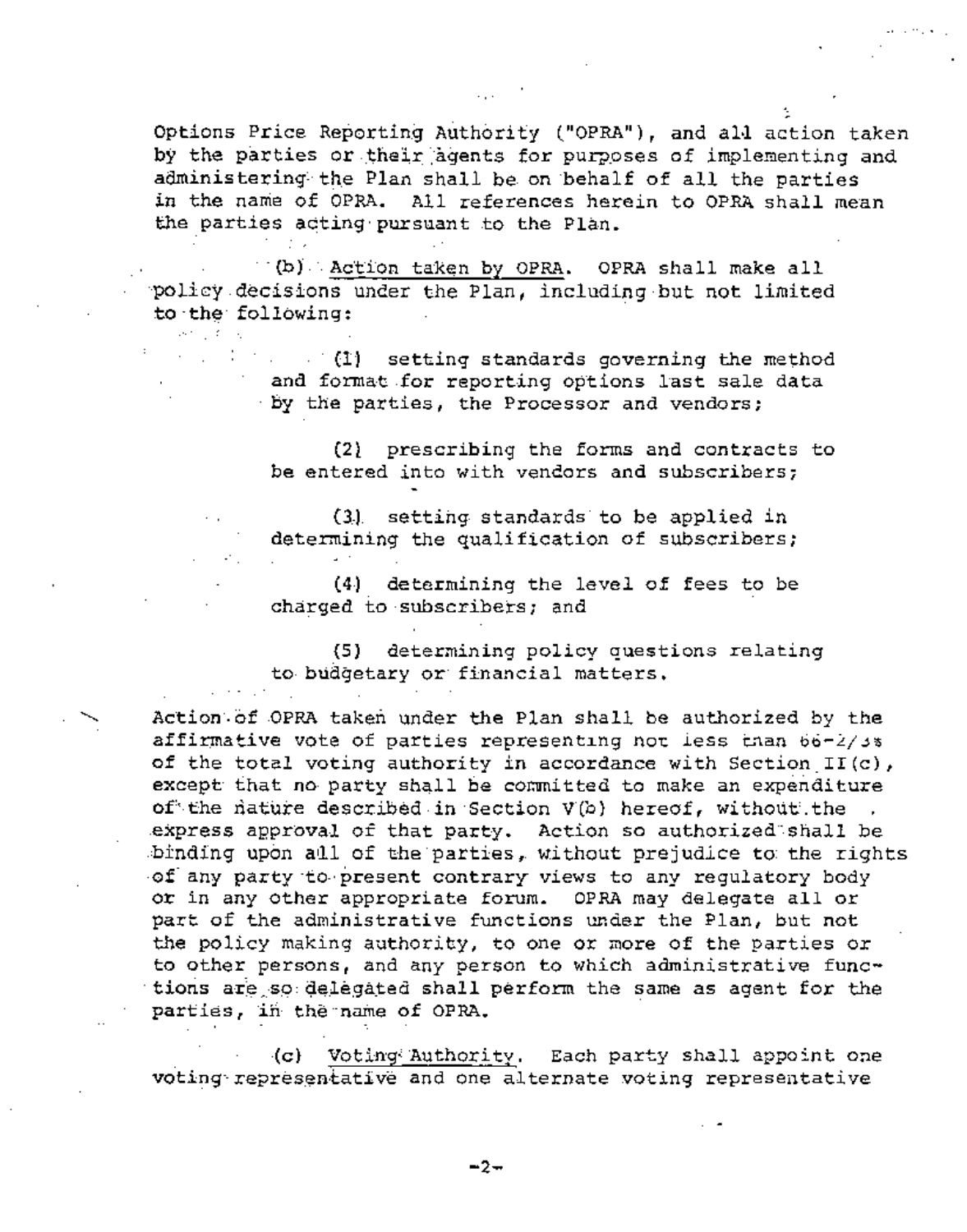to exercise voting authority on behalf of that party for purposes of the Plan. The voting authority of each party shall be determined initially on the date of execution of the Plan (hereinafter referred to as "Execution Date") and shall be redetermined annually on each anniversary of the Execution Date. In the event there are no more than two parties to the Plan on the Execution Date or on any anniversary thereof, voting authority shall be equally divided between the parties. In the event there are more than two parties to the Plan on any such date, the voting authority of each party shall be a percentage of the total voting authority determined by dividing (i) the number of separate options transactions reported through the-options Price Reporting System (or otherwise reported prior to the commencement of operations of the System) by that party during the precedin'g twelve-month period by (ii) the total number of all options transactions so reported by all parties during that same period. Notwithstanding any other provision of this Section II(c), no party shall have voting authority . greater than 50%, and any voting authority in excess of 50% that a party might otherwise have shall be distributed pro rata to the other party or parties in proportion to their voting authority prior to such distribution. Exchanges becoming parties during the period between the annual determination of voting authority as provided above shall be entitled to voting authority of 10% taken proportionately from the voting authority of the other exchanges which have been parties since the Execution Date or the immediately preceding anniversary thereof. If an exchange should cease to be a party, its voting authority shall be allocated among the remaining parties in proportion to the then voting authority of each such party until the next succeeding anniversary of the Execution Date.

(d) Meetings of the Parties. Regular meetings of the parties, which shall be attended by each party's voting representative or alternate, and may be attended by one or more non-voting representatives of the parties, shall be held at such times as shall from time to time be determined by  $OPRA$ , on not less than 10 days notice. Special meetings may be called upon the request of a party or parties representing 33-1/3% or more of the voting authority on not less than two days notice. OPRA shall designate annually from among the representatives 0f the parties a Chairman to preside at meetings and a Secretary to record the minutes thereof. The location of regular meetings shall be fixed by OPRA, and the

**9 --3--**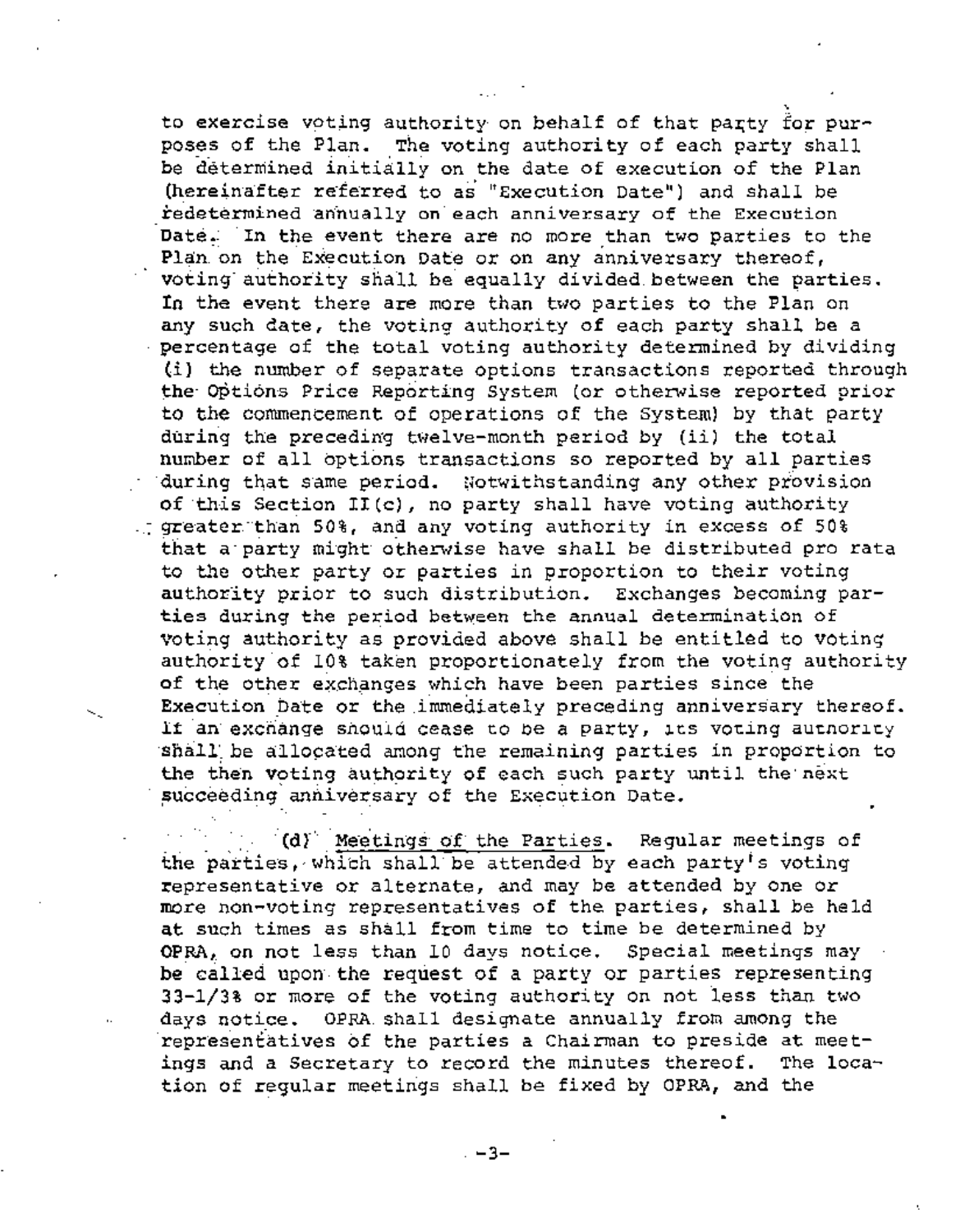location of special meetings shall be fixed by the Chairman, provided that in general the location of meetings shall be rotated among the locations of the principal offices of the parties, as nearly as practicable in relation to the voting authority of each party. Parties may attend a meeting by conference telephone, and action may be taken without a meeting if the voting representatives of all parties consent thereto in writing.

### III. Eligible Securities

For the purpose of inclusion in the Options Price Reporting System, the term "eligible securities" shall include each series of option contracts listed and traded on an exchange which is a party, and in the discretion of OPRA and subject to such conditions as OPRA shall determine, may also include options contracts covering the same underlying stocks and having the same terms as the foregoing option contracts, but listed and traded on one or more exchanges which are not parties.

## IV. Option Price Reporting System

General. The Options Price Reporting System  $(a)$ shall provide for the uniform, non-discriminatory dissemination of last sale price reports for eligible securities over a consolidated options tape network (the "Consolidated Options Tape") and, on a current basis, over a network to vendors and news services (the "Vendor Network"). Parties shall report promptly, in proper sequence, and in the appropriate format conforming to the specifications prescribed by OPRA, all last. sale price reports relating to transactions in eligible securities taking place on each respective exchange. Such reports shall identify:

(i) the option series:

 $(ii)$  the number of contracts in each transaction;

 $(iii)$  the price at which the contracts were  ${scale}$ 

(iv) the market of execution; and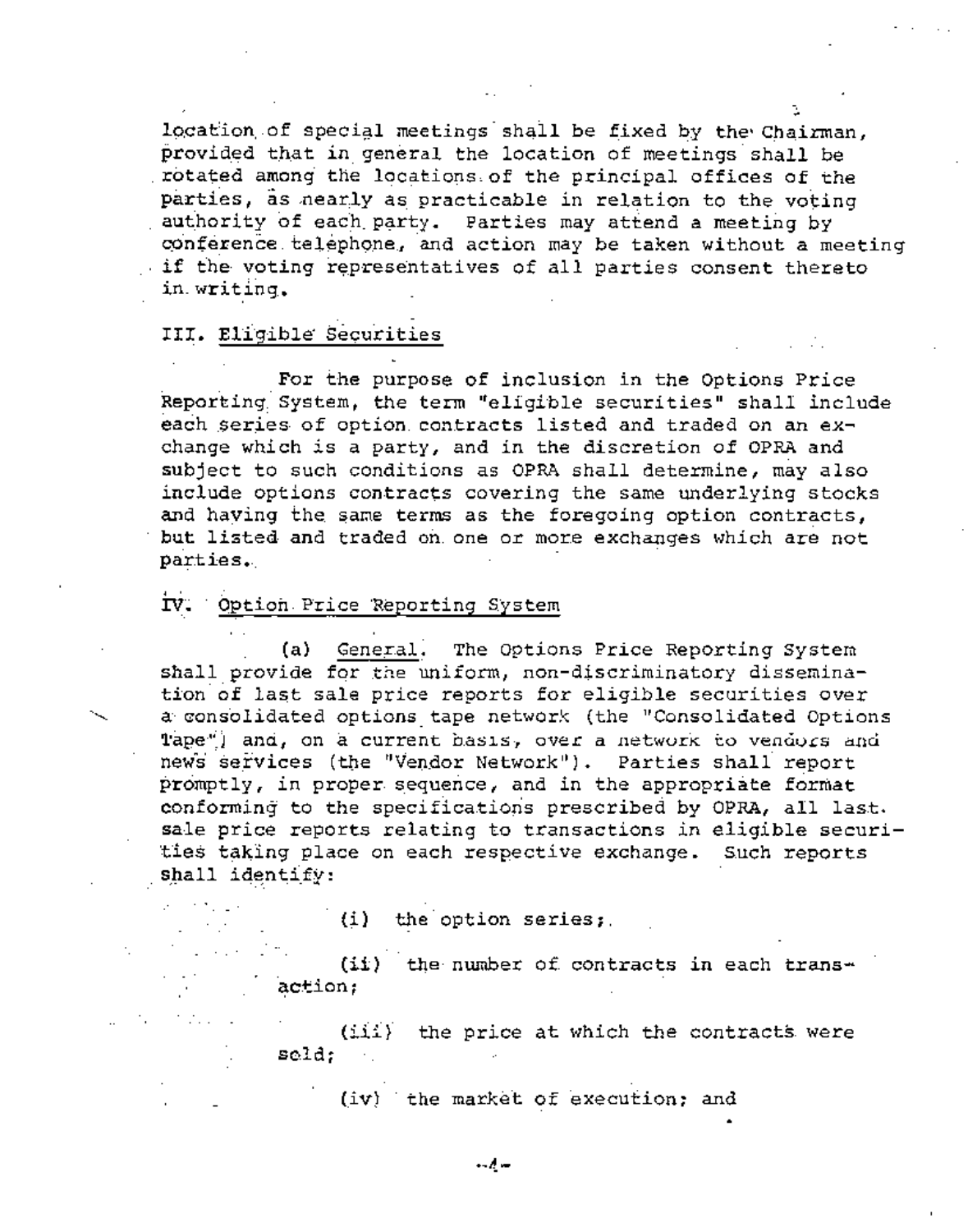$(v)$  through appropriate codes and messages, late or out of sequence trades, cancels, spread trades and opening ranges, trading halts and suspensions, and similar matters.

Last sale price reports of eligible securities shall  $b$  be disseminated only through the Options Price Reporting System, and only Such reports and related information shall be disseminated through the System. The Options Price Reporting System shall disseminate information covering transactions in eligible securities occurring during the time when two or more parties are open for trading, and, at the request of any party, it may also. disseminate such information when only the requesting party is open for trading; in which event that party shall be charged with the costs allocable to operating the System during that period.

(b) The Frocessor. OPRA shall select a Processor, which shall enter into a contract in the form of Exhibit  $\Lambda$ hereto, and shall act in accordance with the terms thereof and other procedures and guidelines established by OPRA, to Perform the following functions:

> (i) provide facilities and personnel to receive and process last sale price reports and related information transmitted to it by the parties, and disseminate reports over the Consolidated Options Tape in an orderly, reliable and timely manner, and in the format of the specifications contained as an attachment to "said Exhibit A as the same may be modified by OPRA from time to time;

(ii) perform functions in connection with the validation and correction of transmission messages received from the parties; and

(iii). Perform such other functions as QPRA shall determine.

?

Commencing with the start-up of operations of the Consolidated Options Tape, as described in paragraph (c) below, the Processor shall be the Securities Industry Automation Corporation ["SIAC"), which shall serve as such under

 $-5-$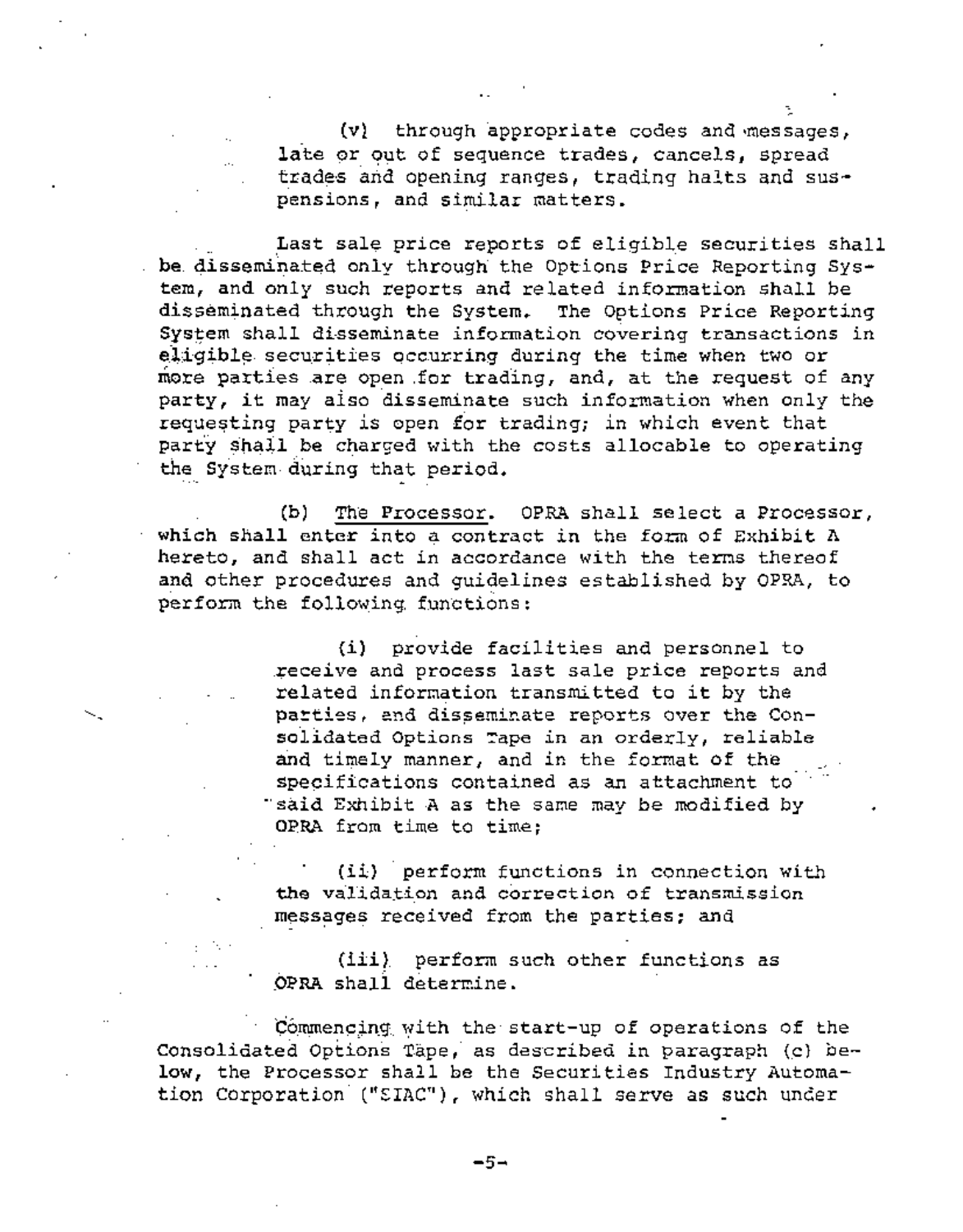an initial contract having a term of two years, provided that if within such two-year period OPRA shall determine that the Processor should perform functions in addition to the functions specified above relating to the Consolidated Options Tape, and that these additional functions make it appropriate to consider other persons to serve as Processor, then the contract with SIAC shall be terminable at such time as OPRA may determine.

 $(c)$ The Consolidated Options Tape. Commencing with the time eligible securities are traded on more than one exchange which is a party, the Consolidated Options Tape will be made available on the floor of each party which is trading eligible securities. The format of last sale price information carried on the Consolidated Options Tape shall include the items set forth in (i) through (v) of paragraph (a) of this Section IV, subject to such modifications as OPRA may determine. After an appropriate test period, OPRA shall make the Consolidated Options Tape available to subscribers on such terms as OPRA shall determine. Until the Consolidated Options Tape is available to subscribers, CBOE may continue to make its existing tape available to its existing subscribers at the date hereof.

(d) Vendor Network. Until such time as OPRA determines that it is feasible and desirable for the Processor. to collect and disseminate consolidated options last sale price reports and related information for use in vendor interrogation systems, each of the parties shall provide for. the transmission of this information relating to its respective exchange to vendors and news services by means of its own transmission facilities. Parties shall enter into contracts with vendors and news services in the form of Exhibit B hereto, and dissemination of information to vendors and news service over the Vendor Network shall be in accordance with the terms thereof and other procedures and guidelines established by OPRA which will insure that such information is received and transmitted through the Vendor Network in an orderly, reliable and timely fashion. Options price information may be disseminated through the Vendor Network interrogation systems for the following purposes only:

-6-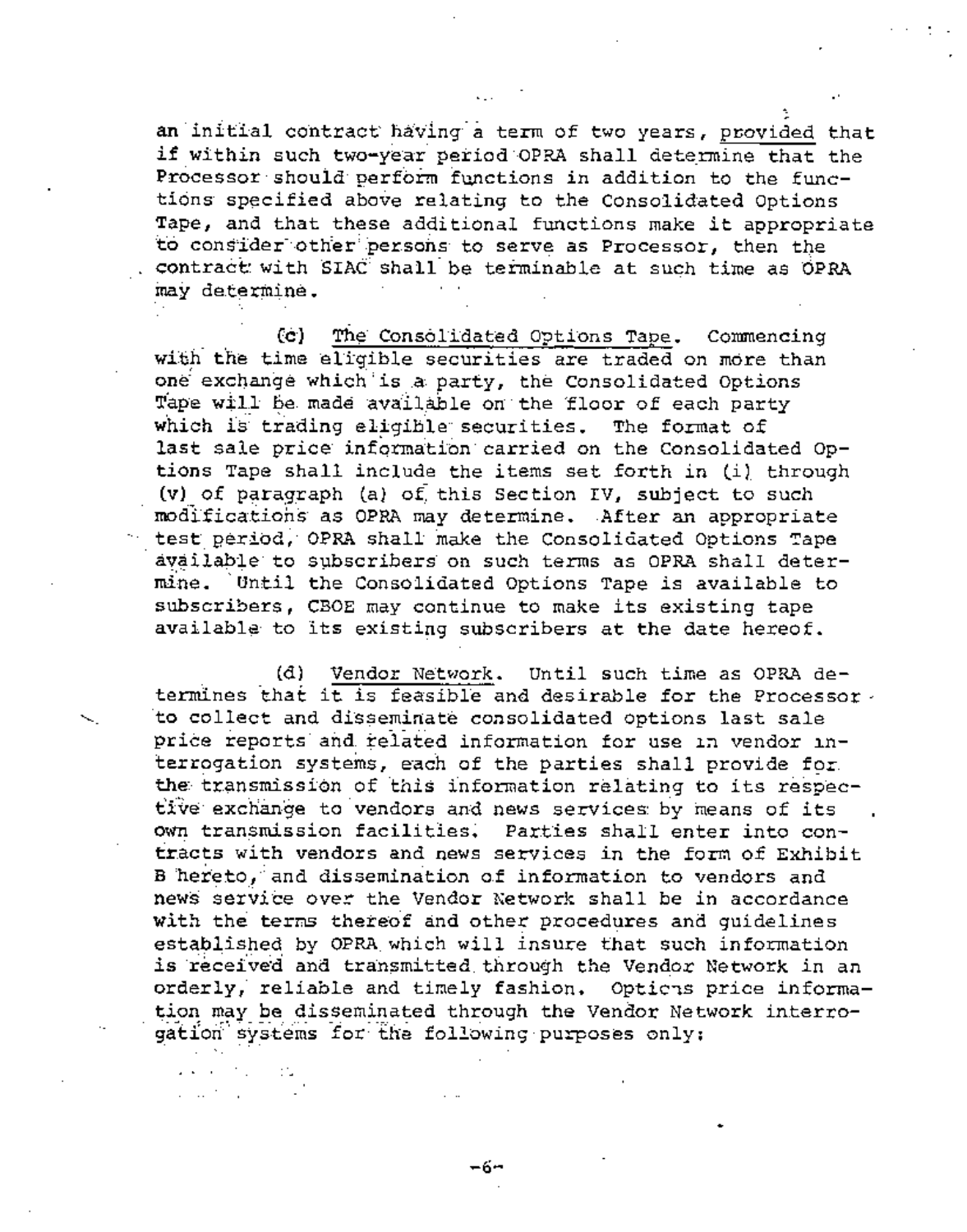(i) developing a data base for the purpose of responding to inquiries through interrogation devices, or other devices displaying last sale prices of eligible securities as they occur. located in the offices of approved subscribers;

(ii) reporting changes in last sale prices of eligible securities as they occur through display devices, located in the offices of approved subscribers: and

(iii) providing last sale price information and related information in such other forms as OPRA may approve.

To permit appropriate regulation of the Options Price Reporting System and to assure that all subscribers receive the same information, and also to insure the viability of the System, vendors shall not be permitted to retransmit the Consolidated Options Tape on a continuous real time basis, unless the terms of such retransmission are agreed to and embodied in subsequent contracts with such vendors, approved by OPRA.

(e) Approval of Contracts with Vendors, Subscribers and Processor. Any vendor, news services or subscriber in respect of the Consolidated Options Tape or the Vendor Network is subject to the approval of OPPA, and may be dicapproved or its previous approval may be terminated upon the determination by OPRA that such action is necessary or appropriate in the public interest or for the protection of investors, or in the event such person violates any provision of any contract or agreement pursuant to which such person receives last sale price information through the system. All contracts entered into between persons receiving such information and the parties and between the Processor and the parties shall provide that the last sale price information covered thereunder remains the property of the respective exchange on which the reported transaction took place, and all contracts shall be executed, and the fees collectable thereunder shall be billed and collected, on behalf of all the parties.

ーフー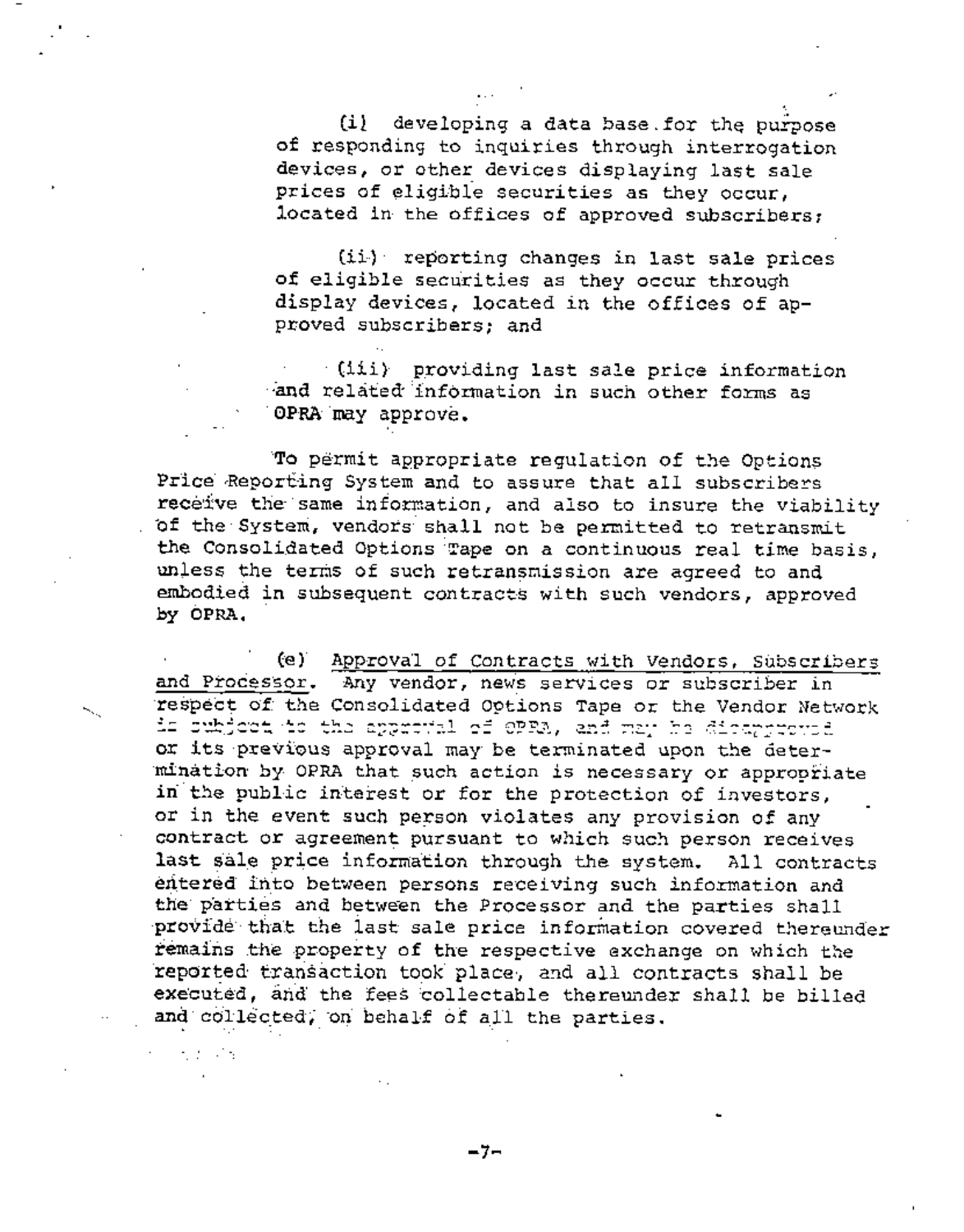#### Financial Matters  $V_{\rm{max}}$

 $\sim$ 

 $/(a)$  Each party shall be responsible for paying the full cost incurred by it in collecting and reporting to the Processor Or to vendors last sale price information in eligible securities for dissemination through the Options Price Reporting System.

~.. o"

 $(b)$  The parties shall share equally in all startup costs relating to the implementation and administration of the Plan including the costs of developing facilities necessary for receiving, processing and disseminating options last sale price reports and related information through the System. These costs shall be recoverable by the parties in accordance with paragraph (d) below. New parties to the Plan, as a condition of their becoming parties, shall pay to the other parties a share of the unamortized start-up costs, so that each party's share of such costs is the same, and shall then share proportionately in the recovery of such costs in accordance with paragraph (d) below.

(c) Subject to the last sentence of paragraph (a) of Section IV, each party shall bear a proportional share of the administrative and operating costs of the System, including costs incurred by any party acting on behalf of all the parties for purposes of the Plan and costs incurred by the Processor for receiving, processing and disseminating the  $r$ ast sale prices, such costs to be apportioned at the end of each calendar quarter on the basis of the relative number of separate options transactions reported by OPRA by each party during the preceding three months.

(d) Net revenues derived from the System in excess of the administrative and operating costs and expenses shall be credited to each of the parties at the end of each calendar quarter on the same basis as provided in paragraph . (c) above for the allocation of costs, provided that before any net revenues are so credited to the parties, there shall first be paid to each party at the end of each calendar quarter as reimbursement for start-up costs paid pursuant to paragraph (b) above the lesser of (i) 5% of the amount of start-up costs incurred by each party or (ii) a share of such net profits allocated in proportion to the amount of

**--8--**